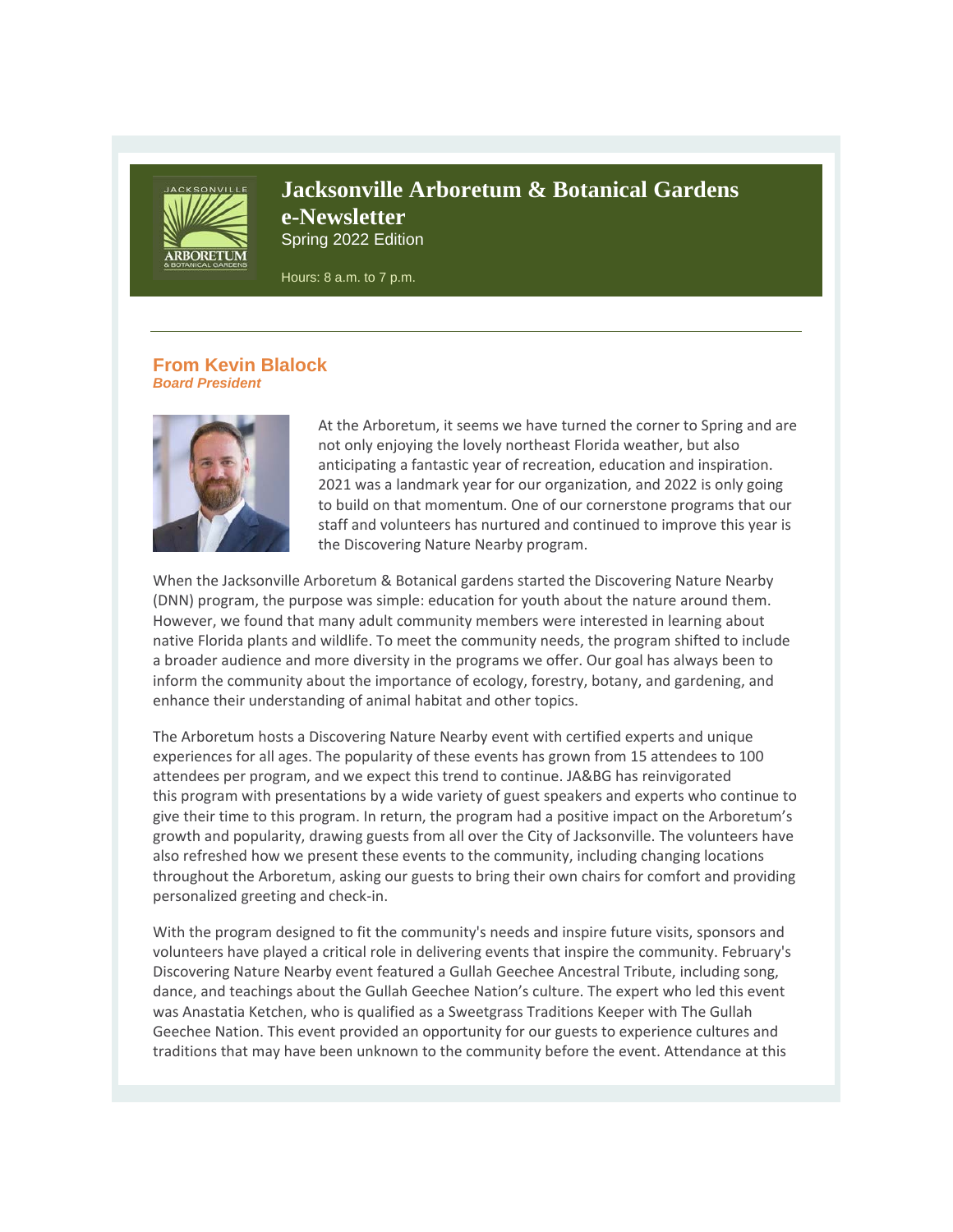event was the highest ever for DNN, supporting our belief that the community is also interested in exploring new cultures and traditions and how they interrelate with the local environment.

The Jacksonville Arboretum & Botanical Gardens is proud to offer immersive experiences for the public to enjoy on their own time. These monthly events have helped new partnerships form with the Duval Audubon Society and Morton Arboretum in Chicago among others. We offer the DNN events to open the floor for questions about environmental topics that may be unfamiliar to the community. In the future, we will continue to provide unique experiences that bring you closer to nature.

This and other programs are so successful because of our volunteers and donors. If you would like to volunteer or support these amazing programs, please contact us at [info@jacksonvillearboretum.org.](mailto:info@jacksonvillearboretum.org) We are looking forward to an amazing 2022 with our community and we hope you will join us at one of these great events – there is something here for everyone!

## **UP COMING DNN EVENTS**



Take a walk with arborist, Larry Figart. Larry has a wonderful way of teaching people about different types of trees, how to identify them and much, much more. Spend a morning with us to celebrate Arbor Day Weekend. Join us at 10 a.m. on April 30th.



Fungus is Fun! Join us as we welcome mushroom and fungus expert, Shannon Sharpe. This will be an educational experience that will help you learn about the fascinating science of mycology, mushrooms and fungus.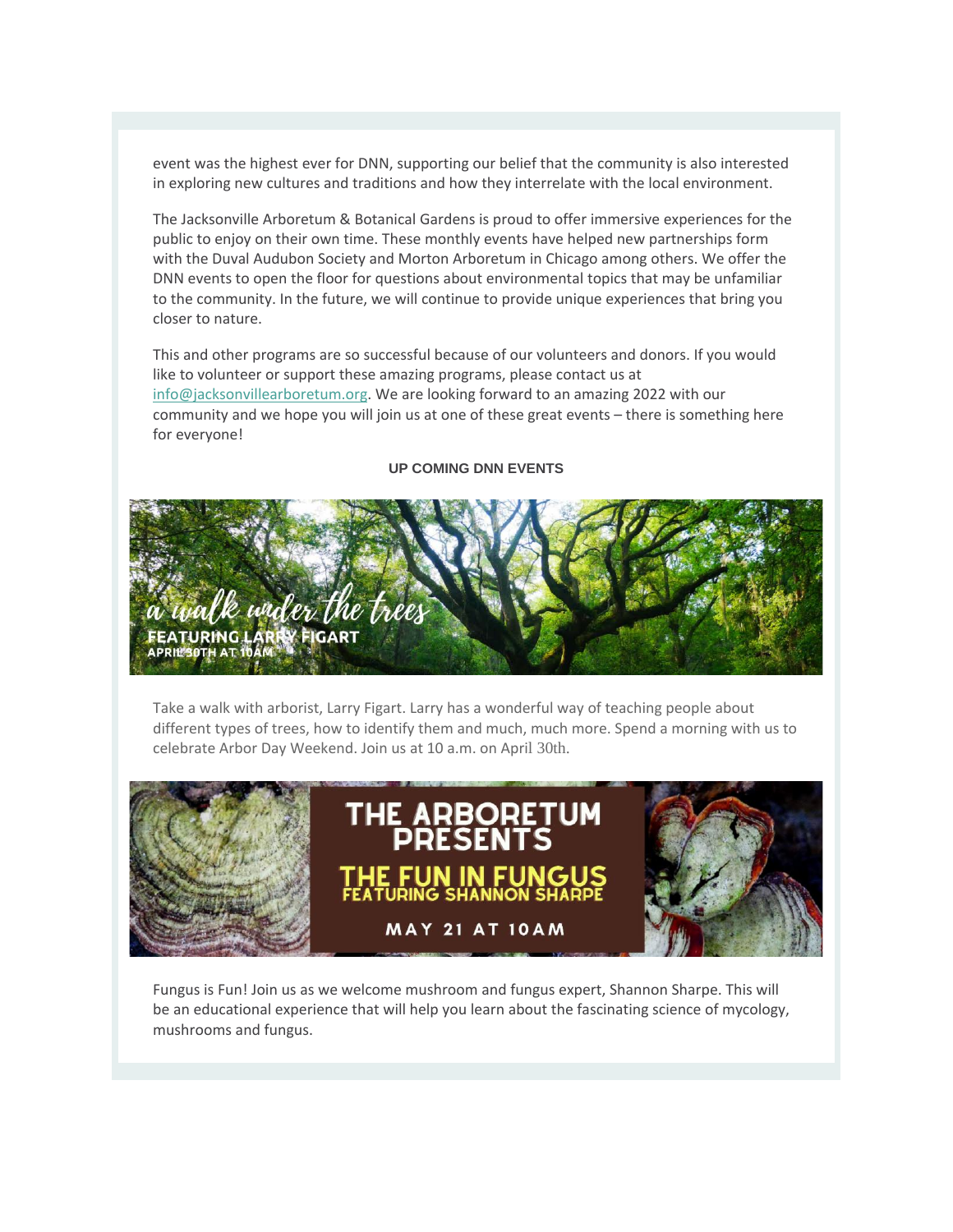### [Click here to register for these amazing events!](https://r20.rs6.net/tn.jsp?f=001XYBD43B98FeW-tq2PvHZERY4AI8aTG9ip1neDahmT03OUgpWekZvIeD-WJa4sjnq9PS6KbA14NdVMUxhuSxK2q6HEK6mao8QCBmmZNtE0SSlIY3-Ji57TP8rXVfrcwaQXzBHce6fVFJSuDVqxBcX51NbKB6LJrOmxq1S6rf83hHbrNty6wr3qVojN8raHo-P&c=hwgR9yL8K2OF9HDD3yPjYRDtK3QAj9KEbVE6lCrUcIDwiva_xO2Now==&ch=BPltMdZqGSJ-nW5R0sCJG0LI71KKAHFuZgaP_mSWUUYVoMycvDm3Uw==)



**A1 Paving**



**Upper Ravine Bridge**

### **From Dana Doody** *Executive Director*

Have you asked yourself, "Why don't they finish the paving around the Lake Loop?" Well it is happening! Made possible by grant funds received from Delores Barr Weaver and others,



it is the first step to begin the implementation of our garden master plan. Construction continues and we hope to re-open the North end of the property within the next few days, weather depending. We will finish it quickly so not to disturb our visitors but please be patient. Please check social media for updates. We know it will be worth the wait!

The Upper Ravine Bridge is also about get a facelift! We will be refacing the bridge on **April 20th** due to a grant from RS&H. We will be working with the construction team from HBI. HBI is non-profit that assists transitional military by teaching them important trades such as plumbing, carpentry and electrical. Students from this incredible program will dedicate time to helping us to transform our little bridge back to it's former glory. The bridge was originally installed by The Church of Jesus Christ and the Latter Day Saints. We affectionately call it the Mormon Bridge.

We are thankful for the wonderful partnerships that this bridge has brought us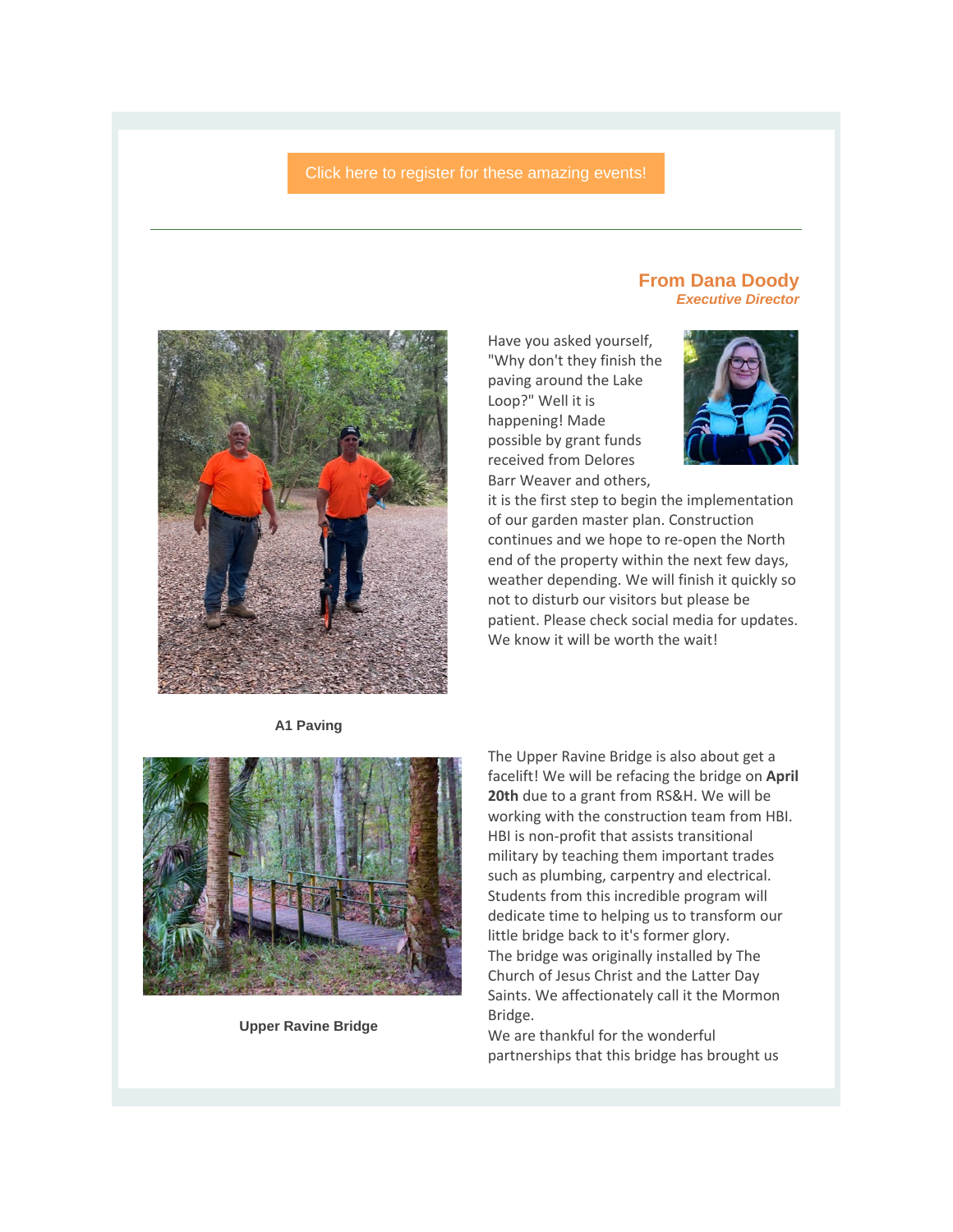and looking forward to it's new look!

## **New admissions structure coming April 29**

It is almost that time. Since we opened in 2008, we have not charged admission, but instead relied on donations to maintain the arboretum. We are now at the point in our growth that we need to charge a modest admission fee to continue to move towards JA&BG's potential as an oasis of natural beauty, education and outdoor wellness for Jacksonville.

Beginning April 29th, an admissions collection station will be at the entrance, and we will ask our visitors for a \$3 per person admission charge. **We will also waive that fee for our members**, so that regular visitors can avoid frequent admissions payments and save money by buying an annual membership.

This is a big change, we realize. We have taken heart in your support for the many recent improvements made to the property, and we know there needs to be more, such as construction of bathrooms with running water. New restrooms have been ordered and will be installed within a year. Contractors are backed up due to COVID but we are working to get these in place as soon as possible. It's straight-forward: more improvements require steady revenue.

There will be additional important announcements later this year, such as the release of master development plan, and the kick-off of a capital fundraising campaign to make that plan come alive.

Many more details will come forward in the months ahead. Rest assured, we have the best interests of the arboretum and the Jacksonville region foremost in our plans.

John Burr

Co-Chair of the Infrastructure Committee and Finance Committee member

**[Membership](https://r20.rs6.net/tn.jsp?f=001XYBD43B98FeW-tq2PvHZERY4AI8aTG9ip1neDahmT03OUgpWekZvIXG7tEKz6JOeCCxBe65iYG-Nv9LiXCAwxHeblvLY4T8LOoN9dQxj2Zwb2-Wp7WrLokYj-C4udZ-yAMzzTL5x_CgDurQWqXY87Jess56xvcIi-EPrMdvq8YOsTNC869Hhsg==&c=hwgR9yL8K2OF9HDD3yPjYRDtK3QAj9KEbVE6lCrUcIDwiva_xO2Now==&ch=BPltMdZqGSJ-nW5R0sCJG0LI71KKAHFuZgaP_mSWUUYVoMycvDm3Uw==)** 

## **Welcome Brenna Blake**

*Operations and Outreach Manager*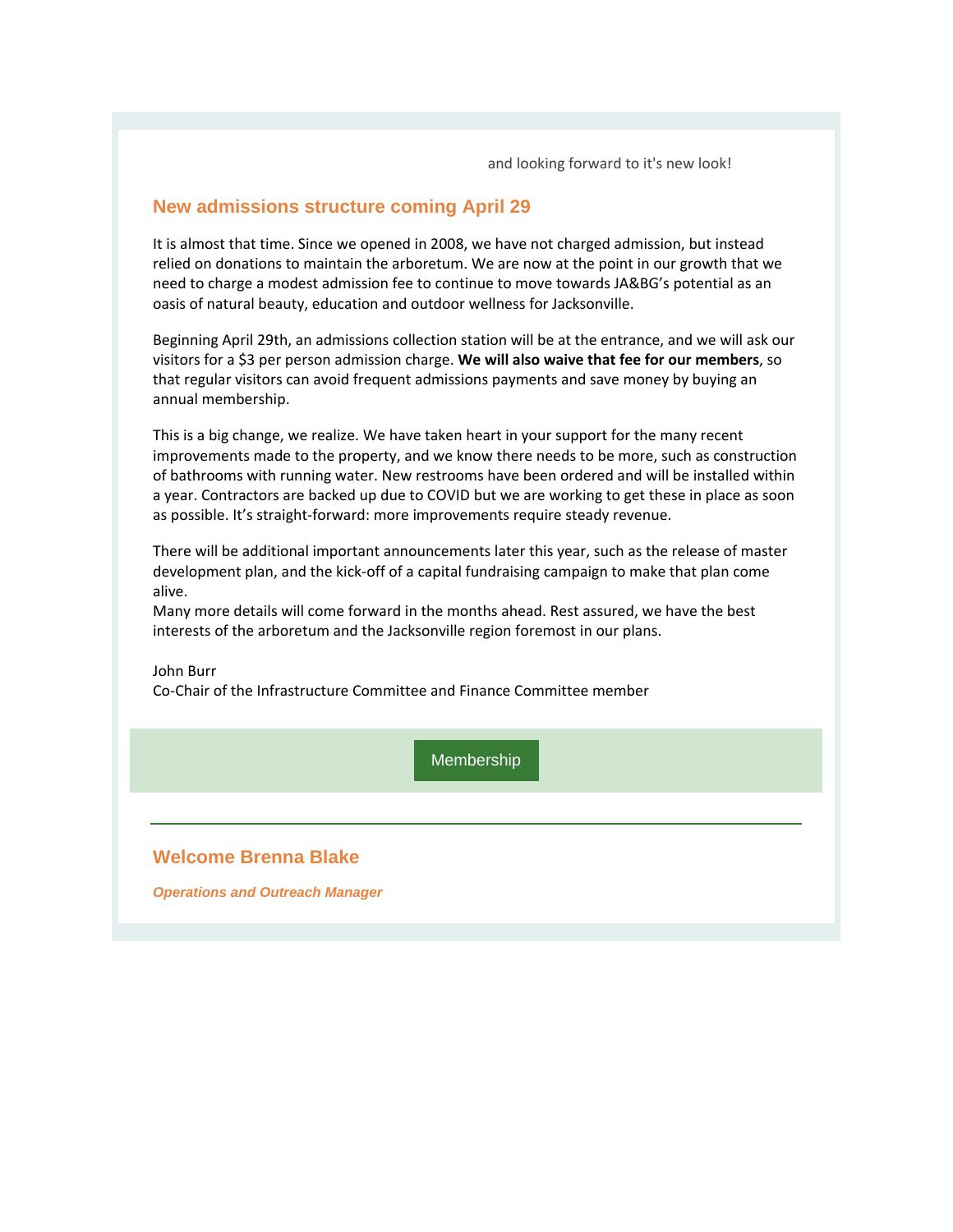

We are pleased to announce that Brenna Blake has joined the Arboretum Family as the Operations and Outreach Manager. She recently came from North Florida Land Trust as the Development and Operations Manager. Brenna's passion lies in Wildlife Conservation and protecting our natural spaces.

Her proven leadership experience includes events, fundraising, and operations. Her business background includes finance and human resources administration for Hilton Hotels. She has most recently

hosted successful events for North Florida Land Trust and cultivated critical relationships related to the mission of land conservation resulting in half a million dollars. She is currently working on her Nonprofit Management certificate. We are thrilled to welcome Brenna to the team as we look forward to the exciting road ahead!

# **UNF Spring Intern - Jadah Foltz**

We are so grateful for our partnership with the UNF Intern Program. It has gained us a sparkling, energetic (and funny) young lady who brightens every meeting! She is a Communications Major with a Public Relations focus. Jadah is assisting with A Brush with Nature event and planning and all things social media. She is such an asset to our team!



# **Events at the Arboretum**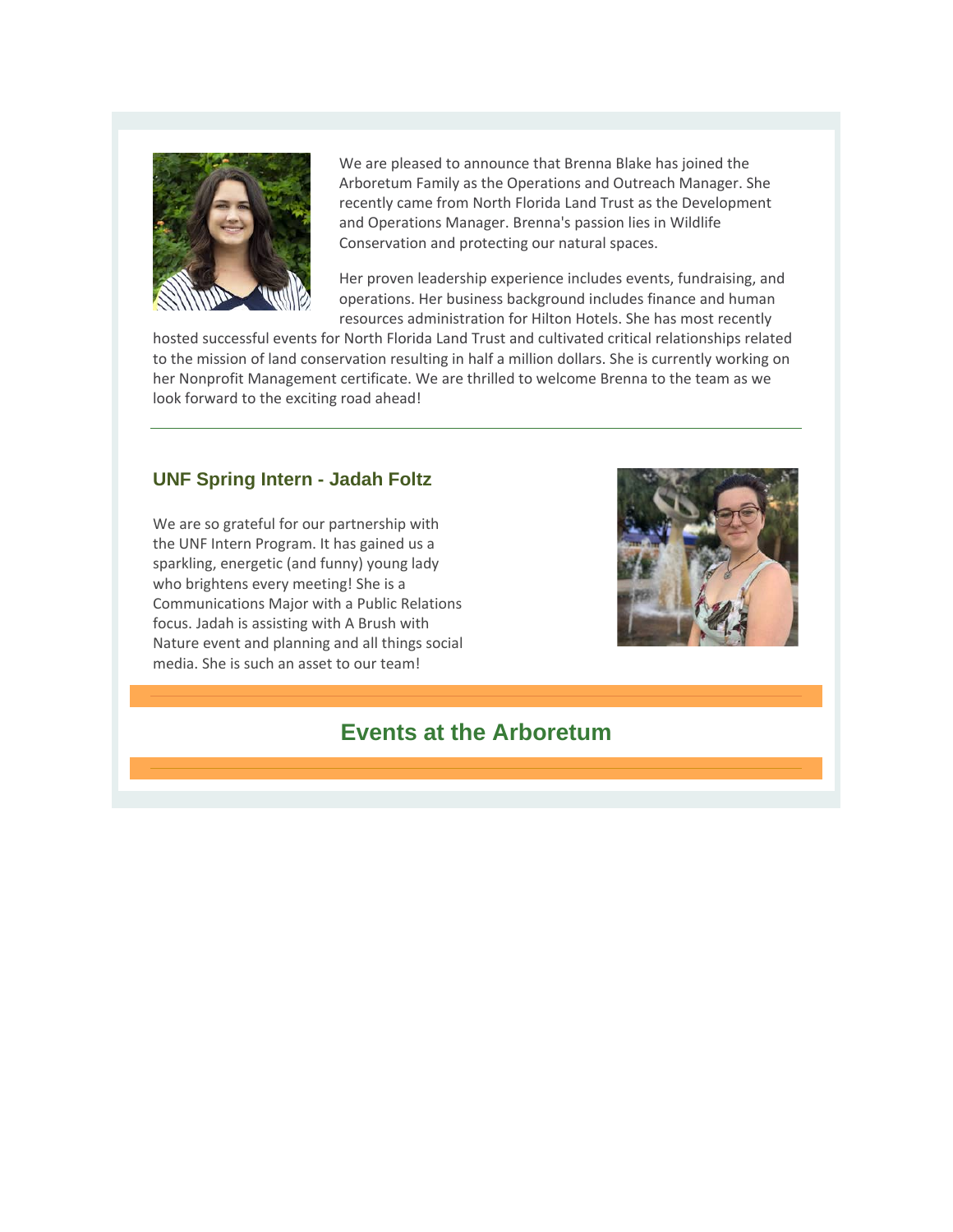

### **12th Annual - A Brush With Nature**

Original art will be available for sale beginning on Friday, May 13 at Noon. (All other activities begin Saturday). There is a special addition this year on Sunday afternoon, *A Brunch With Nature*, catered by Biscotti's and accompanied by music from Bold City Classics, A Chris Thomas Affiliate Band**.** We are already hard at work making this ABWN, the best one yet!

# **Get tickets [here.](https://r20.rs6.net/tn.jsp?f=001XYBD43B98FeW-tq2PvHZERY4AI8aTG9ip1neDahmT03OUgpWekZvIe_ZF29DRtxs-Np1ewRHzVDEu3Yvu3OkdHyt-VS0Sc5b0I8VsPY92B5ZP5xsBWOZMhrxqkl3JcMH1-N6VS77KtN4wYZngImcW5QjhyLL__py38IkUO_fUmi9wEfbyd2Xk_XejtdCYqyzeWRNk02_EhD-XGCPjihUa3DBUOvodUbB&c=hwgR9yL8K2OF9HDD3yPjYRDtK3QAj9KEbVE6lCrUcIDwiva_xO2Now==&ch=BPltMdZqGSJ-nW5R0sCJG0LI71KKAHFuZgaP_mSWUUYVoMycvDm3Uw==)**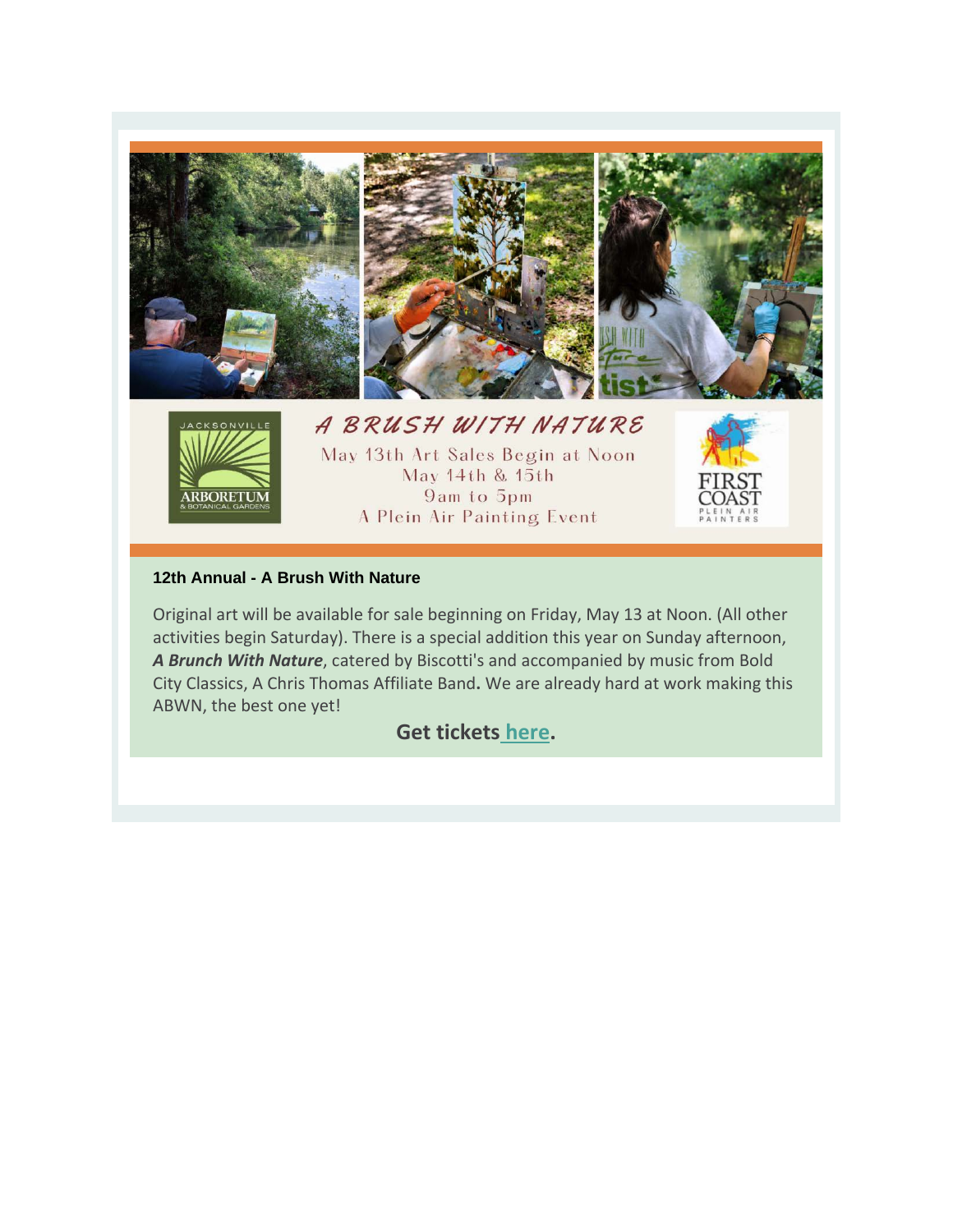

**ATLANTIC<br>SELF STORAGE** 

**RS&H** 

A BRUNCH WITH NATURE

The event within the event May 15th from 11am to 2pm

**JENKINS HYUNDAI OF JACKSONVILLE** 



The event always attracts a generous list of sponsors who love the combination of art and the outdoors. This year's event sponsors include Marcia Mederos, Jenkins Hyundai of Jacksonville, bestbet, Atlantic Self Storage, Robb & Pamela Mitchell, The Driscoll Group, Inc., Decks & Docks, Hollywood Decks, Earthworks, T-Mobile and Krav Maga.

Any person or business interested in sponsoring "A Brush with Nature" should contact Breanna Blake by calling 904-318-4342 or emailing [brennab@jacksonvillearboretum.org.](mailto:brennab@jacksonvillearboretum.org)

Artists who want to participate should contact First Coast Plein Air Painters President Stephen Dunn a[t stephendunnart@att.net.](mailto:stephendunnart@att.net)

## **How to support the Arboretum**

There one thing that we never seem to have enough of, and it costs nothing, yet is priceless. It is time. Specifically, the time that a small group of people take to volunteer at the Arboretum in so many ways. Gardens, Events, Arbor Watch, Discovering Nature Nearby, Trails and Tours.

Believe it or not, the entire 126-acre Arboretum and all its flora and fauna is cared for by less than fifty people! Every Wednesday, Second and Third Saturday 8 a.m. to 11 a.m. a small, but incredibly dedicated group assembles to pull weeds, prune, plant, trim, watch, and care. . . Won't you join us?

Email [info@jacksonvillearboretum.org](mailto:info@jacksonvillearboretum.org) with you or your group's availability and your willingness to donate your most precious resource, time. ABWN is coming up and we would love your help!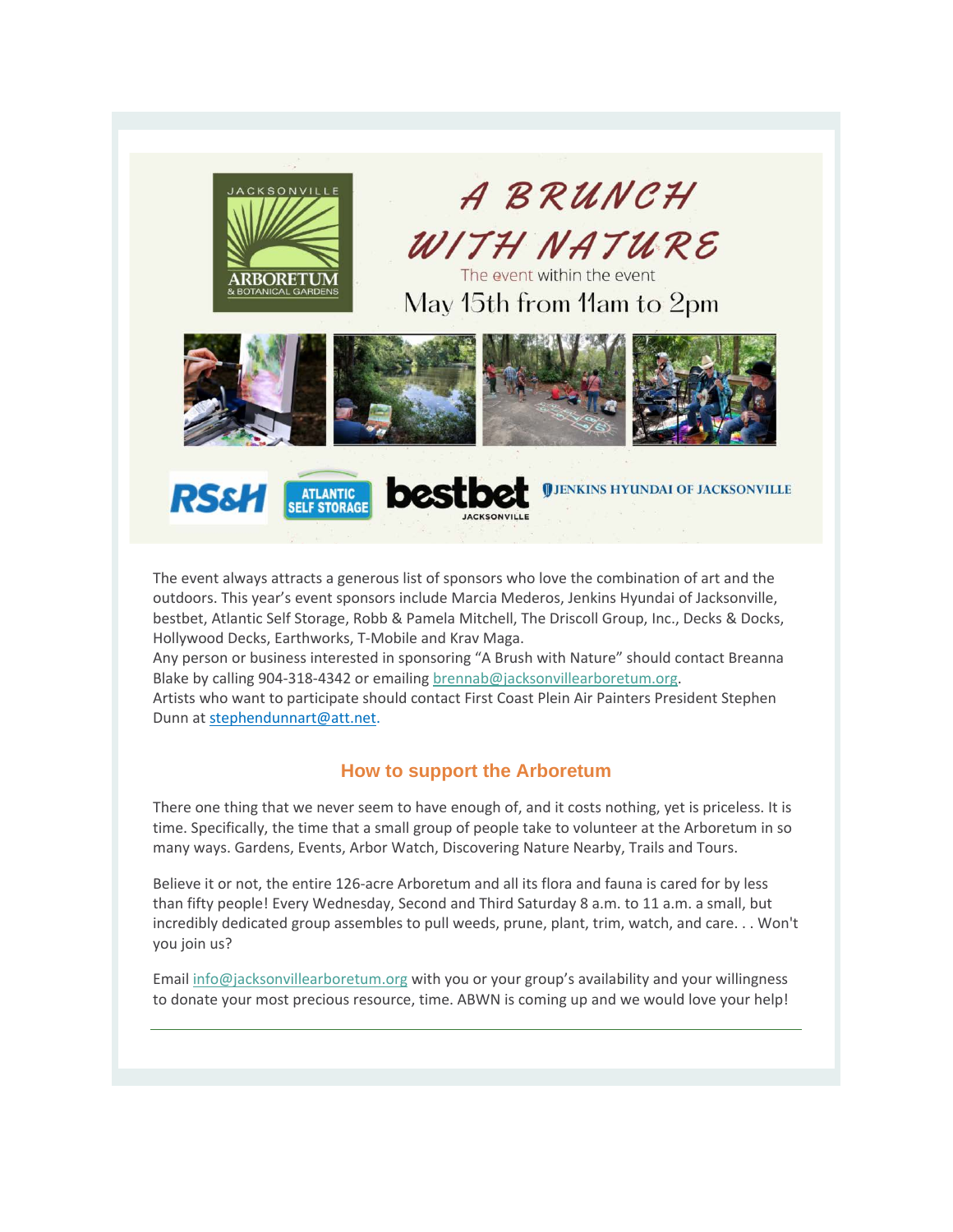## *Plant of the Month* Spotted Beebalm (Monarda Punctata)

Also called Spotted Horsemint or simply Horsemint, this plant is a member of the mint family and is an herbaceous perennial native to North America.

It is a personal favorite for the native garden as it is so easy to grow, looks beautiful in a mass planting, and once it blooms, it is covered with pollinators including a number of bee species, wasps, and butterflies. It tolerates full sun and part-shade; it is drought tolerant, and will be happy in dry, sandy soil. Spotted Horsemint blooms from August through October and has beautiful whorls wrapped around the



stems in colors ranging from purple to deep pink to mauve. The leaves and stems are very fragrant and high in thymol which has antimicrobial, antiseptic, and antifungal properties. Historically, it has been used to treat ringworm and hookworm infections. In addition, the leaves can be brewed into a mild tea said to promote relaxation. However, please be sure that your plants have not been treated with any pesticides or herbicides before you decide to do this.

It grows in clumps and can rapidly expand from a seedling to a 2' diameter mass of plants 3 to 4 feet in height. It will tend to crowd out other plant species over time and fill in any empty spots in your garden. However, it can be easily controlled by cutting back after it is finished blooming or pulling it from areas where you don't want it to grow. It is deciduous in North Florida and will die back to the ground in the winter. It easily comes back in the spring and grows quickly. It is extremely easy to propagate –just shake the dried flowerheads to release the seeds or it will easily reseed on its own.

Because it is such a tremendous pollinator attractor, it is excellent for birds as well, including thrushes, wrens, nuthatches, waxwings, wood warblers, woodpeckers, and orioles.



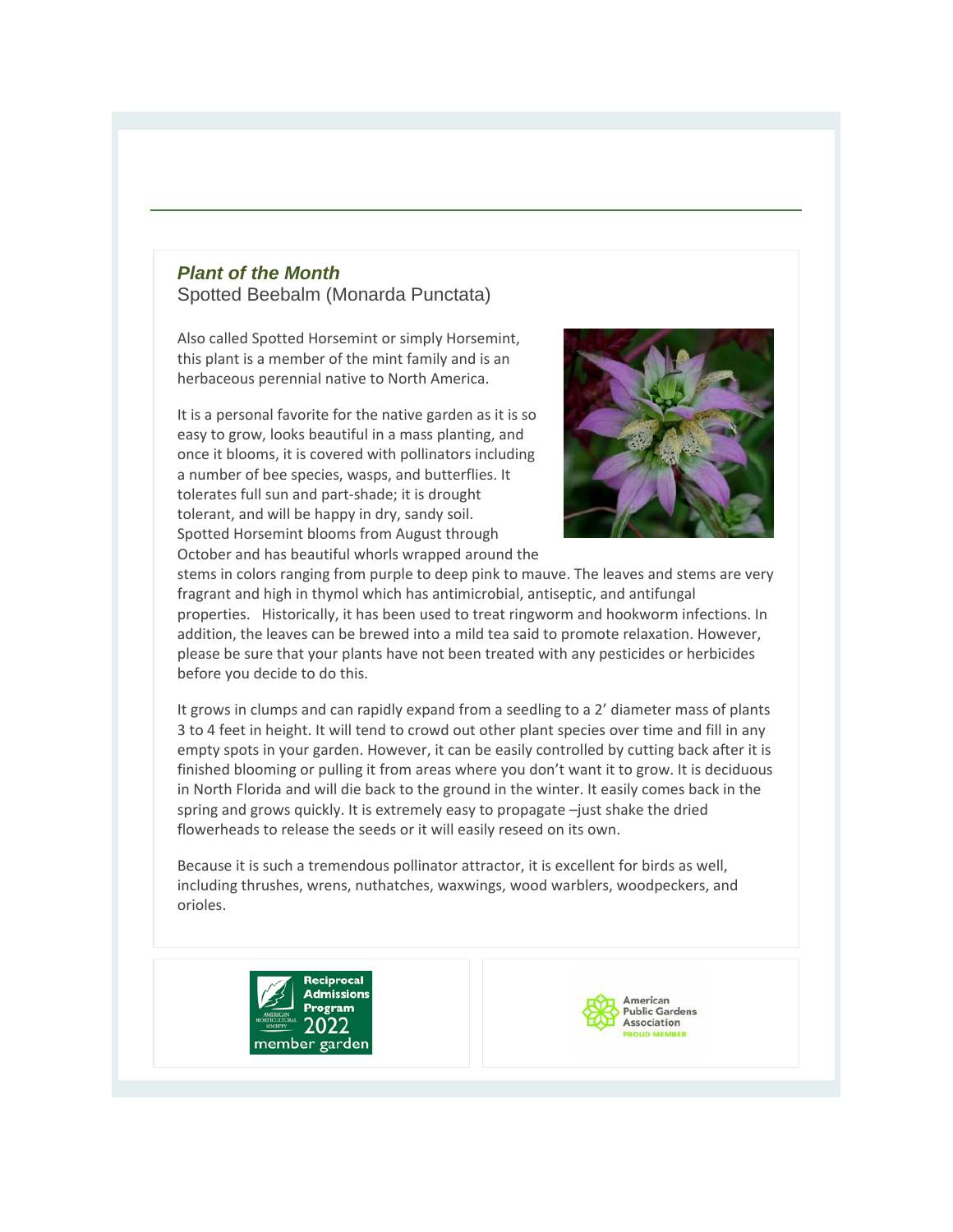# [Supporters & Partners](https://r20.rs6.net/tn.jsp?f=001XYBD43B98FeW-tq2PvHZERY4AI8aTG9ip1neDahmT03OUgpWekZvIQ1MUDSTc0BqwCCxdvjJ2LV93l3ix7VEXYpT5JhRSe8D4TFNl_nmZpFAG5AINN6mbt6UMVuJxW56I_tbeJXGdMCuxULJLhFLSpIeKC5PMZhitSVIph6TbkfMbJx3e3aURQ==&c=hwgR9yL8K2OF9HDD3yPjYRDtK3QAj9KEbVE6lCrUcIDwiva_xO2Now==&ch=BPltMdZqGSJ-nW5R0sCJG0LI71KKAHFuZgaP_mSWUUYVoMycvDm3Uw==)

#### **JOHN BARTRAM SOCIETY STEWARD \$5,000+**

bestbet

Kevin Driscoll, CFP The Driscoll Group

REI Jacksonville

RS&H

Dr. Susan Carr

TD Bank

The Tredennick Family

The Van Vleck Family

George & Mary Elizabeth Varn

**Earthworks** 

### **Gold Partner \$1000+**

The Burr Family

Dr. Cromer, Baywood Animal Hospital

Cloud Family Amazing Fund

Caitlin Chandler

Steve & Betsy Crosby

Leah Cusker

Amy Franqui

Daniel Flynn

Victoria Freeman

Julia Hawkins

Anne Lewellen

Ronald Dean Martin

Barbara Prynoski

Jessica Salazar Marcia Mederos

Mike & Amy Fran

Robb & Pamela Mitchell

Alexander & Christina Pariente

Barbara Prynoski

Michael Stewart

#### **SILVER PARTNER \$500+**

Kevin Blalock & Carina Santalucia

Stuart & Hazel Bergman

E. Zimmerman Boulos

Kathy Dolge

Steward Driscoll

John & Sondie Frus

Dr. Lawrence & Kathy Kanter

Adina Pollan

Jane & John Pope

Audrey Ormerod

Anthony John Rigney, P.A. & Rigney Family

Ron and Carol Russell, Russell Blueberry Farm

Julie Simmons

Schacter Family Foundation

Ron & Lori Ann Whittington

#### **BRONZE PARTNER \$250+**

Wesley Adkins

Perry Allaire

Eldon & Martha Bekkum

Brian Bidwell

Stephen Connelly & Ellen Middleton

Cathy Duncan

Nisha Durand

Corey Harris

Lad & Mindy Hawkins

Lindsay Lawrence

Jennifer Marko

Cheryl Munn Wright & Mark Wright

Bonnie Nackino

Charles & Sarah Kleeman

Danny Murphy

Vince & Susan Ober

Florin Roebig

Ronald Russell

Dean Scott

Tracy Scott

Priscilla Smith

Janet Streit

Antique Emporiam, Inc.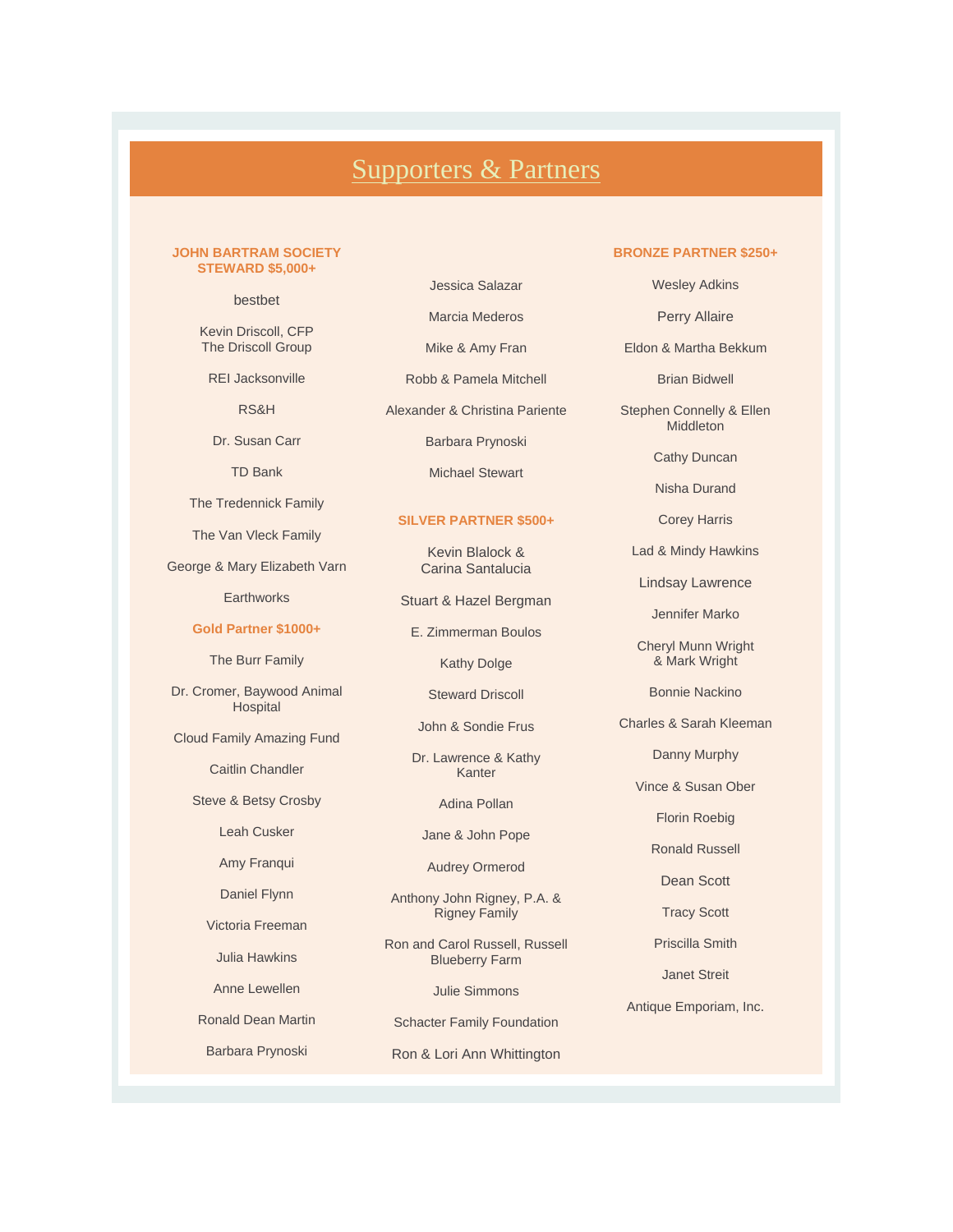#### **MEMBER FRIENDS \$100+**

Shana Arias Bill & Margaret Armstrong Joseph Anselman Barbara Barrett Judith Beaubouef Greg & Helen Beedy Gail Beveridge Richard Bizot Catherine Bosco Iva Bridwell Alex, Elin, Kelly & Liv Broner Tom & Nancy Broner Carolyn Brown J. Shepard & Maryann Bryan The Buie Estate Shannon Burns Robert Burt Comprehensive Canine Training Davron Cardenas Marilyn Carpenter Jeffrey Clements Jean Coker Catharine Corbin Carol Spawn Desmond Matt & Dana Doody Robin Donoho Darryle Wise & Cathy Duncan Winfield Duss

Lauretta & Clark Gaylord Sue Grusser Katherine Gunter Carol Hack DIane Hale Scott Hassel Karen & David Henderson Matthew & Sandra Hendricks Lena Hernandez Lois Hoeft Holy Spirit Catholic School Robert Ibanez Pat & Cliff Jeremiah Bryan Jordan Jim & Kathy Kotas Vicki Lake & Nick Carpetti Lorelei Lampe R Ward Lariscy Janine Leland & Tom Larson Drayton Lee Lassie Lee Jim & Jeannie Littleton Donald Lookingbill Diane Ludwig Laurie Mai Linda Martin Julie Mason Anne H. McCandless

Mary Pietan Julia Prescott Megan & Jamie Quinn Jonathan Raiti Denise Reagan Adam Robinson Kristina Robinson Matthew Robinson Sarah Robinson R.J. Richardson Barbara Roberts T. Rossi Martha Schee Mr. & Mrs. John C. Schmidt Greg & Robin Scott Richard Scott Kay Senn Melinda Simmons Butch Sims Valerie & Steven Smith Julie Spelman Tony & Rachel Stewart Summa Salts Jennifer Tamol Pamela Telis Lorin Thies Mary Toomey Patricia Vale